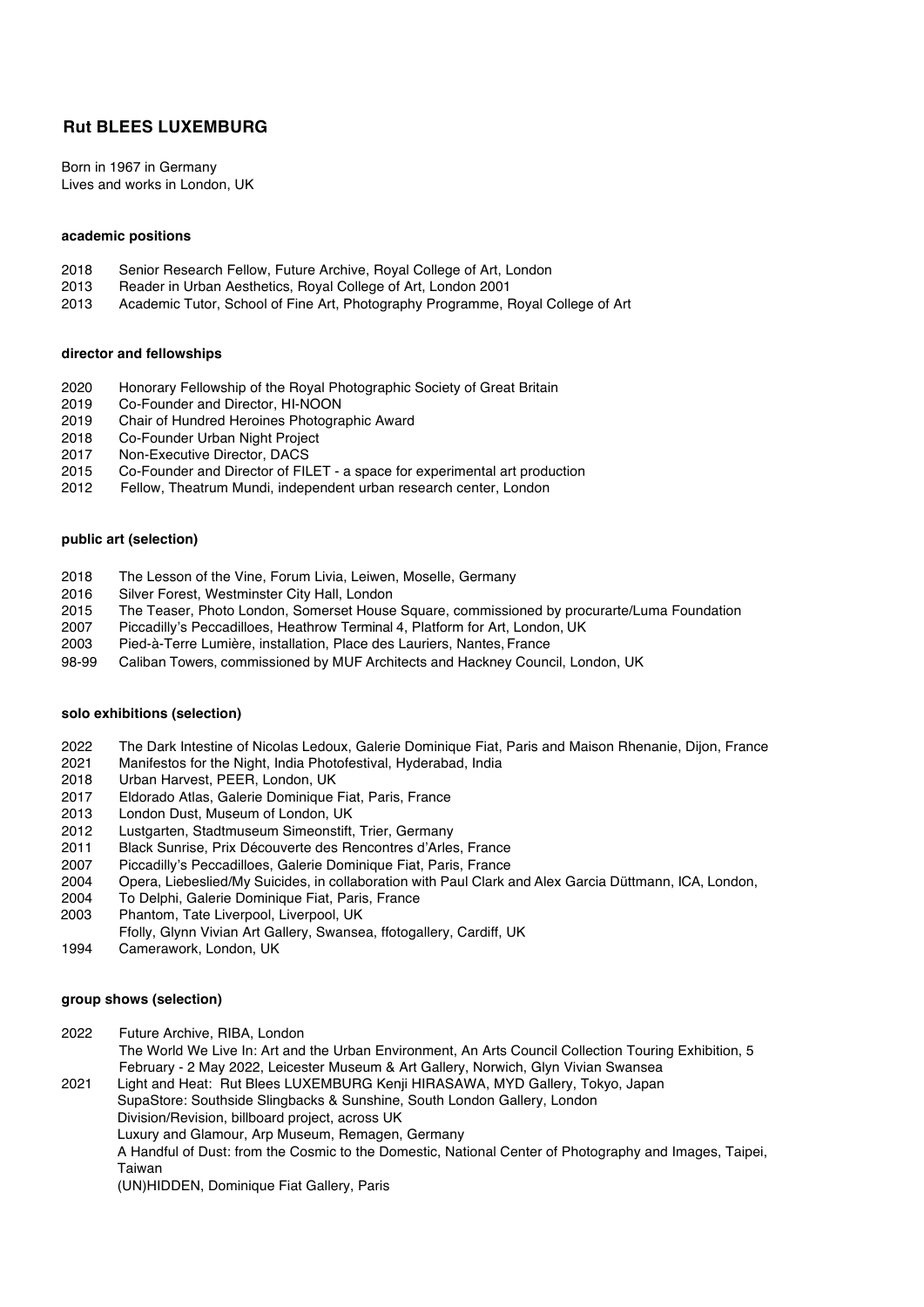2020 Tokyo Curiosity 2020 Shibuya, Bunkamura Museum, Tokyo, Japan A Handful of Dust: from the Cosmic to the Domestic, Ryerson Image Center, Toronto, Canada 2019 24/7 A wake-up Call for our non-stop world, Somerset House, London Architecture of London, Guildhall Museum, London, UK 209 Women, Portcullis House, UK Parliament, London, UK 2018 London Nights, Museum of London, London, UK India Arch Dialogue, Moments in Architecture, Ojas Art Gallery, New Delhi, India 2017 A Handful of Dust, Whitechapel Gallery, London, UK, California Museum of Photography, USA À Pied D'œuvre(s), 40 years of the Centre Pompidou, Monnaie De Paris, Paris, France 2016 Territoires rêvés, Musée des Beaux-Arts de Caen, France Icarus Project, Espace KUU gallery at Taisho University, Tokyo, Japan Daydreaming with Stanley Kubrick, Somerset House, London, UK 2015 Beneath the Surface, Victoria & Albert Museum at Somerset House, London, UK 2014 Foreign Exchange, Weltkulturen Museum Frankfurt, Germany A Needle walks into a Haystack, Tate Liverpool, Liverpool Biennial, UK 2012 Dérives et des Rêves, Château d'Oiron, France Observers, Photo British Scene 1930 to now, Galeria de Arte do Sesi, Sao Paulo, Brazil 2011 Alias, Krakow Photomonth, Krakow, Poland Veilleurs de nuit, Le Centre d'art de l'Yonne, Chateau Tanlay, France New Narratives, Digital Arts Centre, Taipei, Taiwan 2010 The City and the Stars, Stills Gallery, Edinburgh, UK Le Havre, Images sur commande, Musee Malraux, Le Havre, France 2009 Polaroids, Pump House Gallery, London, UK elles @ centrepompidou, Artistes Femmes dans Les Collections du Centre Pompidou, Paris, France Auto Sueno y Materia, LaBoral Centro de Arte y Creación Industrial, Gijón Asturias and CA2M, Madrid, Spain Voyages pittoresques. Normandie 1829-2009, Musée des Beaux-Arts de Caen, France Images d'un renouvellement urbain, Le Point du Jour, Cherbourg, France 2008 Spin : The Art of Cover Design, The Arts Gallery, University of the Arts London, London, UK Opera, an artists selection, Tate Britain, London, UK 2006 Les peintres de la vie moderne, photographic collection of the Caisse des Dépôts et Consignations, Centre Georges Pompidou, Paris, France The View from Here. Acquisitions since 2000, Tate Modern, London, UK Concrete Thoughts, Whitworth Art Gallery, Manchester, UK 2006 Anagramme, Musée des Arts Contemporains du Grand-Hornu, Belgium 2005 Go between, Kunstverein Bregenz, Austria Voisins Officiels, Collection MAC du Grand-Hornu in Musée d'art moderne, Lille, France 2003 A Bigger Splash: British Art from Tate 1960-2003, Oca, Sao Paulo, Brazil Independence, South London Gallery, London, UK Passages, Art 3, Valence, France Pale Fire, Centre National de la Photographie, Paris and Lyon, France 2002 Presences/Absences, Architecture in Contemporary Photography, Chapelle du Rham, Luxembourg Where are we? Questions of Landscape, Victoria and Albert Museum, London Ficção: Fotografias na coleção da Caisse des Dépôts, Centre Cultural Banco do Brasil, Rio de Janeiro, Brazil Landskap, Uppsala Konstmuseum, Sweden Beuys to Hirst - Art Works at Deutsche Bank, Scottish National Gallery of Modern Art, Edinburgh, UK 2000 Rut Blees Luxemburg and Richard Billingham, Villes/Visages, Le Point du Jour, Cherbourg, France Landscape, British Council International Touring Exhibition, touring Germany, Russia, Spain, Bulgaria, Brazil Invitation to the City, Bruxelles / Brussels 2000, Vanderborght Building, Brussells, Belgium 1999 Imago 99, Institut de Photographie, University of Salamanque, Spain Modern Times I, Hasselblad Center, Gotheborg, Sweden 1998 Remix: Images Photographiques, Musée des Beaux Arts de Nantes, France De Très Courts Espaces de Temps, Biennale de l'Image, ENSBA, Paris, France Sightings, ICA, London, UK 1997 On the Bright Side of Life - Zeitgenössische Britische Fotografie, NGBK, Berlin, Germany Public Relations, New British Photography, Stadthaus Ulm,Germany 1996 Never Walk Alone, Photographers' Gallery, London, UK 1995 Stream, Plummet, London, UK Desiring Practices, RIBA/Shepherd's Walk, London, UK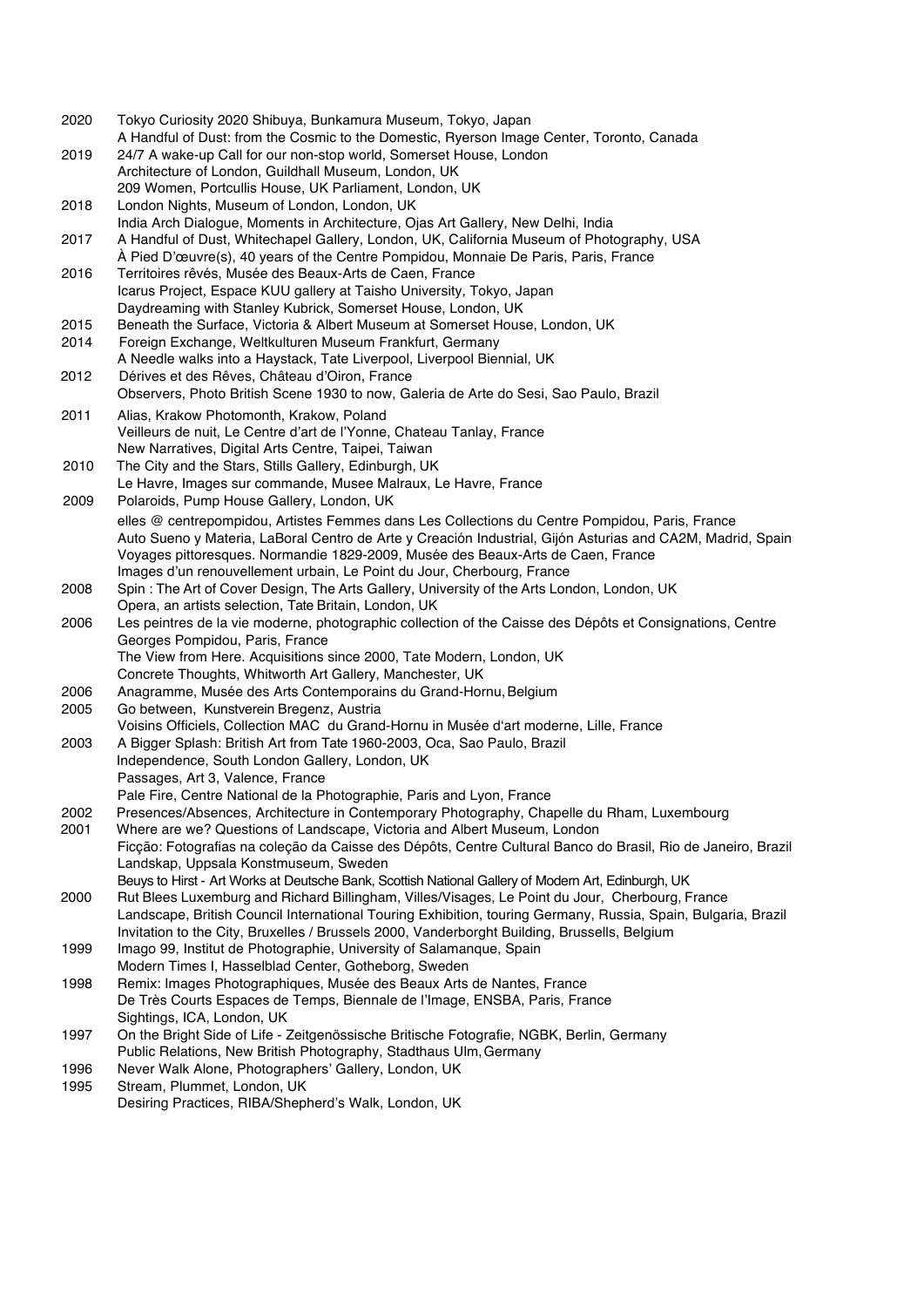# **lectures/debates/talks (selection)**

- 2019 Rut Blees Luxemburg STIMULI for LIVERDAY at the METABOLIC MUSEUM UNIVERSITY, Ljubljana Biennial, Slovenia
- 2018 DARK IS THE NIGHT: Rut Blees Luxemburg, Mitra Tabrizan and Matthew Beaumont in conversation. Chaired by Lewis Bush, Museum of London, UK
- 2017 Ten ideas for the London Public Space Charter in the night time, A Manifesto for Darkness by Rut Blees Luxemburg, Architecture Foundation, London Garden Museum, UK

A question of colour - what colour is aesthetically, socially, technically for photography, conversation with David Campany, Paris Photo, The Platform, Grand Palais Paris, France

- 2015 re:)Thinking the Street, Urban Encounters Conference, Keynote Rut Blees Luxemburg, Tate Britain, UK London's Squats and Counterculture: 1970s to Now, panel debate with Peter Doig, Rut Blees Luxemburg, Viv Albertine & Jimmy Cauty chaired by Neal Brown, ICA, London, UK
- 2011 The photographic articulation of the city, Conference of CCVA, The Central Academy of Fine Arts, Beijing, China
- 2003 Sense in the City, Rut Blees Luxemburg, Toby Litt and Richard Sennett, Tate Britain, London

#### **public collections (selection)**

Arts Council of England, UK British Council, UK Centre Georges Pompidou, France CNAP, Fonds National d'Art Contemporain, France Deutsche Bank AG, Germany FRAC, Pays de la Loire, France Government's Art Collection, London, UK Instituto de Fotografia, Salamanca, Spain Kultusministerium Rheinland-Pfalz, Germany Musée des Arts Contemporains Grand-Hornu, Belgium Musée Malraux, Le Havre, France Musée des Beaux-Arts, Caen, France Musée des Beaux-Arts, Rouen, France Museum Simeonstift Trier, Germany National Portrait Gallery, London, UK Royal College of Art, London Tate Collection, UK Victoria & Albert Museum, UK Weltkulturen Museum, Frankfurt, Germany

#### **monographs**

- 2022 The Future Archive, Folium
- 2019 The Lesson of the Vine, Die Lektion der Rebe, Everyday Press, London (texts Tom McCarthy, Chloe Arijidis, Fourthland, Ellen de Wachter, et al)
- 2014 The Academic Year SPBH, London (text Alexander García Düttmann)
- 2009 Commonsensual, The works of Blees Luxemburg (essays Regis Durand, Alexander Garcia Düttmann, Douglas Park), Black Dog Publishing, London
- 2003 ffolly, Texts by Patrick Lynch, Douglas Park, Cerith Wyn Evans, published by Ffotogallery, Cardiff and Glynn Vivian Art Gallery, Swansea, UK
- 1999 Liebeslied/My Suicides, Black Dog Publishing, essay Alexander Garcia Düttmann
- 1997 London A Modern Project, Black Dog Publishing, London, essay Michael Bracewell

#### **reviews and essays (selection)**

2020 Goodwin, Dennis, Factory, Utopia, Journal of Civic Architecture, edition 5, Canalside Press, UK Zupančič, Tadej, Interview with Rut Blees Luxemburg, Podoba Kot Oblika Reprezentacije je izjemno politična, Outsider, Slovenia